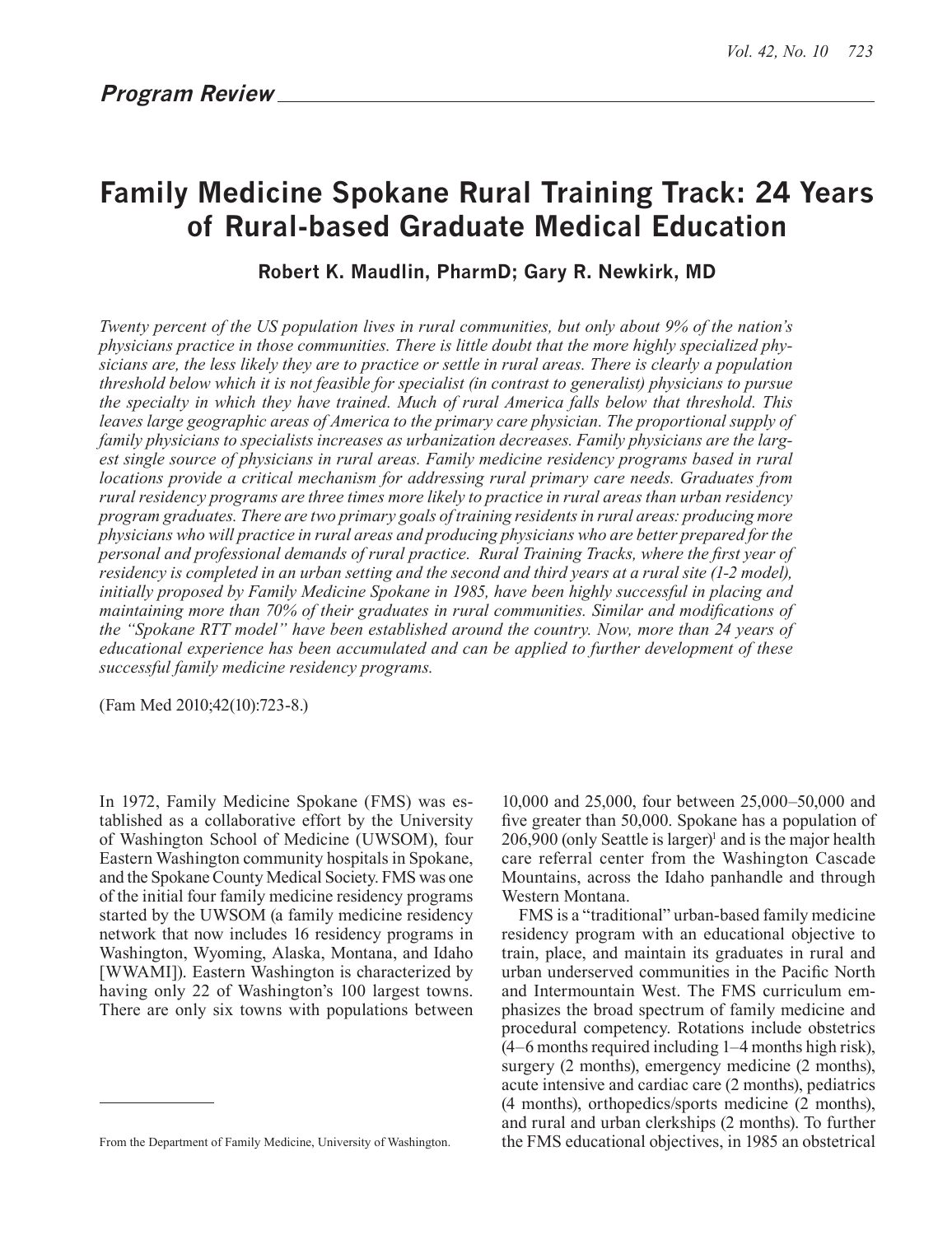fellowship was also established that offered an extensive 12-month high-risk OB experience for graduates of family medicine residency programs.

There have been 235 graduates of FMS, of whom 198 (86%) practice in WWAMI and Oregon. A total of 112 (49%) currently practice in rural communities (defined as a community of less than 25,000 population located more than 25 miles from a town larger than 25,000). More than 80 family physicians have completed the OB fellowship, most practicing in rural communities throughout the United States, where they provide full spectrum obstetrical services.

In the mid-1980s it was noted that despite a clear mission to select residents with a stated interest in rural practice, only 50% of FMS graduates actually did so. Although this was about twice the national average for family medicine residency graduates, half of our graduates had changed their minds regarding rural practice during residency. Faculty discussions, followup graduate surveys, meetings with the UWSOM, and discussions with family physicians practicing in rural Eastern Washington lead to the following conclusions: FMS was a traditional urban-based residency, the majority of training was conducted in large tertiary care hospitals, the primary teachers/mentors were not family physicians, and ambulatory continuity care was difficult to achieve in the Spokane residency's Family Medicine Clinic. Further, the need for primary care in the immediate urban environment where FMS residents trained continued to increase and compete with the region's rural communities.

Awareness that FMS was actually providing disincentives in meeting its educational objective of increasing the number of rural family physicians caused FMS to conceptualize a new rural-based model of residency training. In 1986 the Accreditation Council for Graduate Medical Education (ACGME) approved the FMS Rural Training Track (FMSRTT) in Colville, WA as an "experimental pathway" of FMS, and the first resident began in July 1987. Adopting the 1-2 model, the first year of the FMSRTT is completed in Spokane with the traditional urban-based FMS residents. During this year, emphasis is placed on educational experiences best satisfied in an urban medical environment (Table 1). Since 1987, the FMSRTT has had ACGME approval to conduct training for the second and third years of residency in private medical practices and hospitals in the Washington State rural communities of Colville, Ellensburg, Goldendale, Moses Lake, and Omak. Although the FMSRTT shares training opportunities with the urban-based FMS program, in 1994, the ACGME acknowledged the FMSRTT was distinct from FMS and accredited it as a separate family medicine residency program. By not being considered an "experimental pathway" of FMS, the FMSRTT had its own ACGME Program Number. It was separately reviewed, and each

training site was required to individually meet the ACGME Program Requirements as part of an overall rural-based GME program. The FMSRTT uses the National Resident Matching Program (NRMP) to match one or two residents per year. The FMSRTT program director is also the program director of FMS.

There are two primary goals of training residents in rural areas: producing more physicians who will practice in rural areas and producing physicians who are better prepared for the personal and professional demands of rural practice.<sup>2</sup> There have been 35 graduates of the FMSRTT, of whom 33 (94%) practice in Washington, Alaska, Idaho, and Oregon. Twenty-seven (77%) practice in rural communities. The FMSRTT has placed its graduates in rural communities at three times the national average of 24% for family medicine residency programs.<sup>3</sup> "1-2" RTTs have nationally placed 76% of their graduates in rural practice.4

Additionally, since the establishment of the first "1-2" rural training track in Colville, WA, there has been a proliferation of RTT sites nationally, with the maximum reaching 35 programs in 2000. Since 2002, the number of ACGME-accredited "1-2" RTT programs has declined. Current data indicate that 19 programs have closed, three have converted to rural-based 4-4-4 programs, and with newly accredited programs added, the number currently stands at 25 (Personal communication with Randall Longenecker, MD, Mad River Family Practice, program director of the Ohio State University Rural Program).

 Within WWAMI, RTTs in Glasgow, MT, Ellensburg, WA, Goldendale, WA, Moses Lake, WA, and Omak, WA, have closed. Currently, RTTs exist in Colville, WA, Caldwell, ID, and Treasure Valley, ID, and one is being planned for Rexburg, ID.

#### **RTT Challenges, Pitfalls, and Concerns**

Although RTTs have been very successful with highly desirable outcomes in placing physicians in rural practice, there are important questions that need to be addressed regarding the sustainability of this model of graduate medical education in family medicine. Current discussion points and experience gained from the FMSRTT include the following:

(1) Are there ACGME accreditation concerns about RTT programs, and how has this affected the evolution of the FMSRTT? When the concept of the RTT was initially introduced to the ACGME in 1985, there were no guidelines provided within the program requirements for such a model. Afforded this degree of latitude, relying on the educational experience of FMS and with some degree of common sense the initial RRC site reviews resulted in accreditation of five FMSRTT sites in Colville, Ellensburg, Goldendale, Moses Lake, and Omak, WA. One resident was based at each site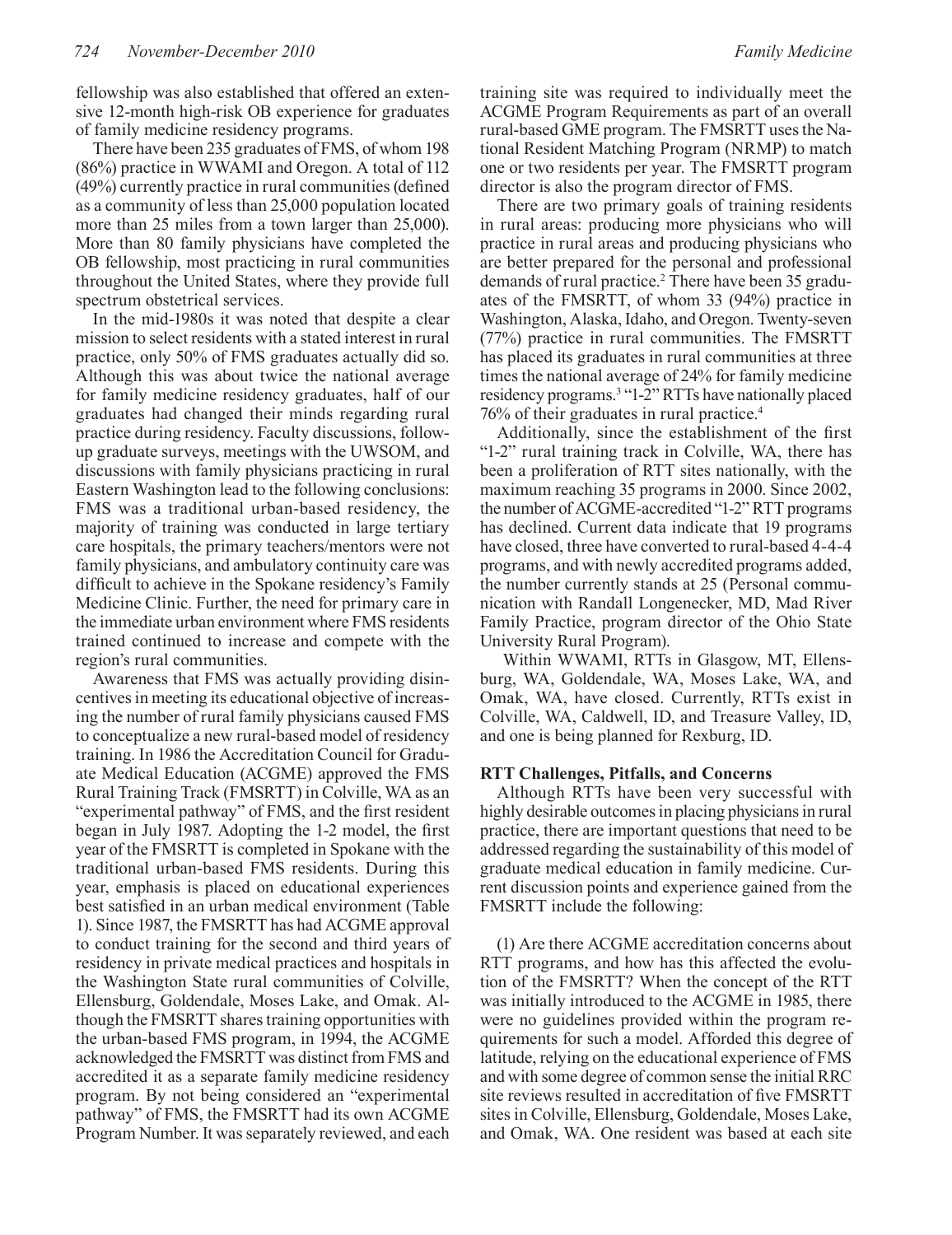# Table 1

# Family Medicine Spokane (FMS) Rural Training Track Curriculum (4-week Rotations): A "1-2" Residency Program (13 4-week Block Rotations)

| First-year Resident<br>(Spokane)            | Second-year Resident<br>(Colville)                | Third-year Resident<br>(Colville) |
|---------------------------------------------|---------------------------------------------------|-----------------------------------|
| Family medicine                             | Obstetrics (high risk) Spokane                    | Obstetrics (high risk) Spokane    |
| <b>Obstetrics</b>                           | Obstetrics (high risk) Spokane<br>Family medicine |                                   |
| Obstetrics                                  | Family medicine                                   | Family medicine                   |
| Obstetrics (high risk)                      | Family medicine                                   | Geriatric medicine                |
| <b>FMS Hospital Service</b>                 | Family medicine                                   | Ophthalmology/urology             |
| FMS Hospital Service                        | Community medicine                                | Internal medicine                 |
| Inpatient pediatrics                        | Emergency medicine                                | Elective                          |
| Inpatient pediatrics                        | General surgery                                   | General surgery                   |
| Outpatient pediatrics                       | Orthopedics/sports medicine                       | Orthopedics/sports medicine       |
| Intensive Care Unit                         | Cardiology                                        | Cardiology                        |
| Emergency medicine                          | Pulmonary medicine                                | Pulmonary medicine                |
| Gynecology                                  | Gastroenterology                                  | Gastroenterology                  |
| Ear, nose, and throat (ENT) and dermatology | Elective                                          | Elective                          |

and was followed by a new resident at the second-year level when the third-year resident graduated. Residents were scheduled away from the FMSRTT site for three 4-week rotations in both the second and third years for additional obstetrics, pediatrics, neonatology, and electives to meet the ACGME Program Requirements for Graduate Medical Education in Family Medicine.

As the RTT model of residency training gained momentum around the country, the ACGME was faced with developing standardized requirements for these programs and having them comply with the program requirements of the more traditional residency programs. In 1996, the following new requirements were introduced by the ACGME:

(a) Special urban or rural tracks must have at least one resident at each of the second and third levels to ensure some degree of on-site peer interaction.

(b) Whenever one resident is seeing patients in the family medicine center, a preceptor must be available to provide active precepting of the resident and may engage in other activities to a maximum of 50%. When two or more residents are present seeing patients there must be a family physician available full time to precept without any other obligations.

(c) All family medicine residency programs will be expected to comply with the requirement for 24 months of continuity in the second and third years. During those years, residents may be assigned to distant rotations for 2 months.

|--|--|

| <b>FMSRTT Site</b> | Year Accredited | <b>Status</b>                     | Number of Graduates | Reason for Closure                                                                                            |
|--------------------|-----------------|-----------------------------------|---------------------|---------------------------------------------------------------------------------------------------------------|
| Colville           | 1987            | Currently open                    | 20                  | Not applicable                                                                                                |
| Ellensburg         | 1987            | Closed in 1993                    |                     | Requirement to take resident every year. Did not have<br>facilities or faculty to comply.                     |
| Omak               | 1988            | Closed in 1997                    |                     | Requirement to take resident every year. Did not have<br>financial resources to comply.                       |
| Goldendale         | 1989            | Closed in 2008                    | 10                  | Rural hospital gave up OB. Unable to comply with<br>continuity OB.                                            |
| Moses Lake         | 1996            | Closed in 1997<br>without opening |                     | Requirement to take resident every year. Did not have<br>faculty, facilities, or financial ability to comply. |

Current Status of Family Medicine Spokane Rural Training Track Sites

FMSRTT—Family Medicine Spokane Rural Training Track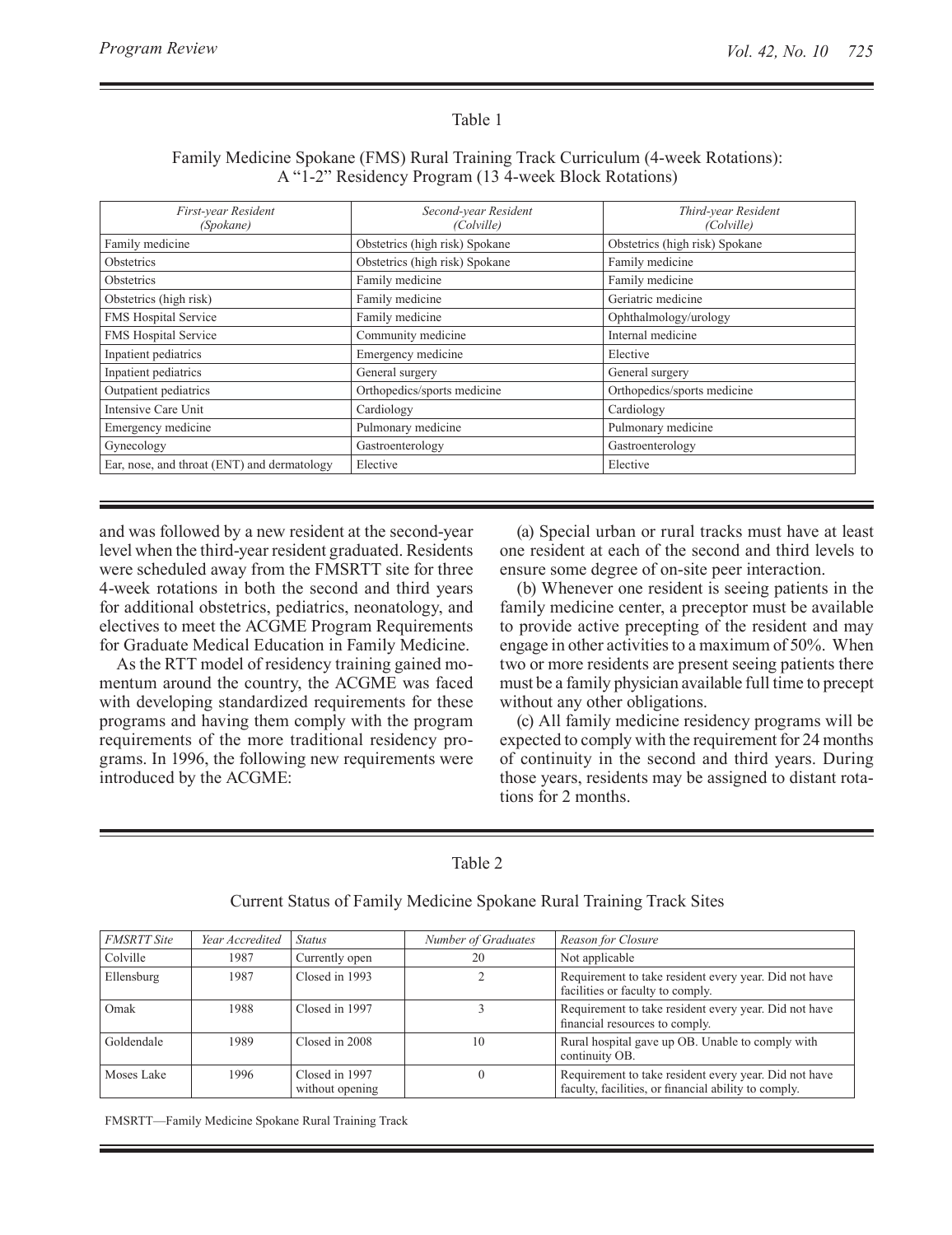These three changes in the program requirements had a profound effect on the FMSRTTs, resulting directly or indirectly in the closure of the sites in Ellensburg, Moses Lake, and Omak (Table 2)

Areas of ACGME concern/citations for noncompliance for FMSRTT have changed over time. Initial concern over faculty resources, meeting curricular requirements, and family medicine center compliance are no longer issues for the FMSRTT. Recent citations noted not providing faculty with rotation goals and objectives, not providing residents with timely feedback regarding performance on rotations, continuity home visit experiences, structured curriculum in community medicine, and adequate documentation of monitoring duty hours. The FMSRTT has subsequently addressed all of these concerns. The Colville RTT was most recently reviewed by the Residency Review Committee for Family Medicine in May 2009 and received 5 years of full accreditation.

(2) Are there lessons to be learned in rural site selection from the FMSRTT experience?

In our experience, the essential feature of all FMSRTT sites has been the existence of a stable medical community willing to collaborate with the FMSRTT leadership in establishing the residency program and a family physician leader able to command respect from colleagues, community physicians, and hospital leadership. We have based all FMSRTTs within rural group practices. All of the group physicians do not need to be family physicians; however, they all have to be willing to teach residents. Among the group needs are to be family physicians practicing acute, intensive, and emergency care medicine, OB, pediatrics, surgery, behavioral medicine, elder care, and procedural medicine. There also needs to be other community resources available to satisfy the ACGME Program Requirements for GME in Family Medicine including a base of patients to provide each resident with a continuity practice, a hospital at the RTT site that provides acute, intensive, and emergency medical care, and OB and surgery leadership that is supportive of the educational requirements of the FMSRTT. The hospital is required to collaborate with the FMSRTT leadership in securing GME funding, which needs to be utilized to provide sustaining support for the operating costs of the FMSRTT.

Having established five RTTs all sharing the above requirements, it became apparent how different from one another they were. The group practices providing the primary faculty and the family medicine centers have ranged from five family physicians (Goldendale) to a 30-physician multispecialty group (Colville) serving populations of 9,000 (Goldendale) to nearly 40,000 (Colville). The rural communities have ranged from populations of 3,700 (Goldendale) and 5,000 (Colville)

The primary reasons for closure of several FMSRTT sites were ACGME requirements to have at least one resident in both the second and third years at the rural site, to have dedicated faculty to precept the residents' ambulatory practice, and the requirement for each graduate to have 10 continuity patient deliveries. Closed sites typically did not have the available faculty, facility, or financial resources to support two residents. One site, although eligible, elected to not pursue GME funding, which placed an excessive financial burden on the rural hospital and practice, eventually leading to closure. One site had been unsuccessful for several years in recruiting an adequate number of providers of OB care for the community. With declining numbers of deliveries and low reimbursement the rural hospital elected to close labor and delivery services. With the loss of OB care and the inability to find an alternative option, the FMSRTT leadership elected to close this site.

Colville, WA, was the nation's first RTT site and continues to select one resident per year through the NRMP. The Northeast Washington Medical Group (NEWMG) serves as the residents' ambulatory practice and provides the majority of faculty. NEWMG serves as a referral base for nearly 40,000 providing 74,400 annual patient visits. NEWMG has a medical staff of 30 physicians, including 12 family physicians, cardiology, gastroenterology, pulmonary, internal medicine, surgery, orthopedics, urology, emergency medicine, dermatology, and gynecology. It is a Rural Health Clinic (RHC). Mount Carmel Hospital is a Critical Access Hospital (CAH) and serves as the center of inpatient resident education. Together, NEWMG and Mount Carmel Hospital serve as a regional medical center for Northeast Washington.

There is strong community support for the Colville RTT as it has directly provided seven graduates to NEWMG and indirectly helps recruit subspecialty physicians by providing them the opportunity to teach residents. All NEWMG physicians are clinical faculty at the UWSOM, are expected to provide evidence-based care, and have learned new procedures in order to teach residents. These factors are felt to have improved access to quality health care services provided by NEWMG and at Mount Carmel Hospital.

Colville has also been able to provide a strong financial base for the RTT. Both RHC and CAH receive costbased reimbursement for their clinical services. Mount Carmel receives GME reimbursement that is directly provided to the FMSRTT, and resident-rendered patient care supports teaching expenses (Tables 3 and 4).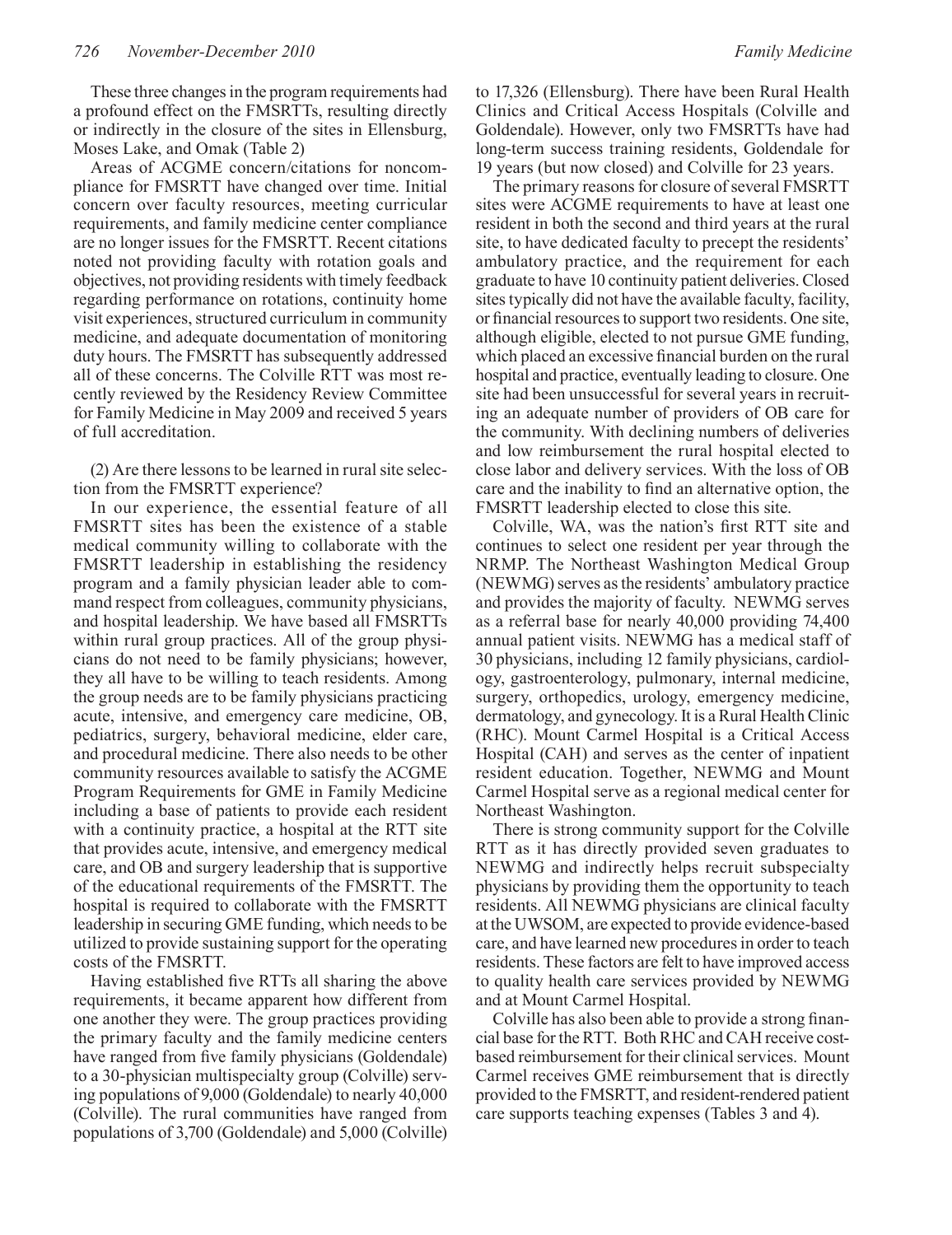# Table 3

### Family Medicine Spokane Rural Training Track Budget 2009-2010

| Revenue                                             |           |
|-----------------------------------------------------|-----------|
| Washington State Legislature                        | \$52,605  |
| RTT site (Colville) support $(a)$ \$85,630/resident | \$171,260 |
| Spokane Hospital and FMS support                    | \$131,333 |
| <b>Total Revenue</b>                                | \$355,198 |
| Expenses                                            |           |
| Resident, faculty, and staff wage/benefits          | \$297,544 |
| Consultants at RTT site (Colville)                  | \$2,500   |
| Travel                                              | \$3,000   |
| <b>Educational</b> costs                            | \$46,154  |
| Resident recruitment                                | \$2,000   |
| Supplies and equipment                              | \$1,000   |
| Administrative, faculty/site development/evaluation | \$3,000   |
| <b>Total Expenses</b>                               | \$355,198 |

The FMSRTT is considering selecting two residents per year. Expanding an existing site requires an assessment of the educational and financial resources, facilities, and a strong dedication by rural leadership. FMSRTT leadership and rural stakeholders at Colville are planning to enlarge the Colville site to a 2-2-2 program.

 (3) Is there current applicant interest in RTTs based on the FMSRTT's experience? Applicant interest in the FMSRTT has historically been high. Utilizing the NRMP, one or two first-year residents have been selected annually. In 2009–2010, there were more than 200 applicants, 35 invitations for interview, and 24 interviews for the one position in the Colville RTT. All applicants are initially interviewed in Spokane and then travel to Colville where they are interviewed by faculty and residents. The majority of these applicants are interested in both FMS and the FMSRTT. The FMSRTT prepares its own rank list for the NRMP. Thirty-three of the 36 FMSRTT residents have entered the program via the NRMP. With increased interest in family medicine nationwide and regionally (15.3% of UWSOM students entered family medicine residency programs in 2010), the FMSRTT anticipates continued interest in future years, which should bode well for RTTs nationwide.

(4) How well do FMSRTT residents do on the ABFM In Training Examination (ITE) and with board certification? Over the past 8 years, the number of FMSRTT residents taking the ITE has declined from six per

#### Table 4

#### FMSRTT (Colville) Resident Annual Clinic Production 2008–2009

| FMSRTT second-year resident clinic production      | \$103,346 |
|----------------------------------------------------|-----------|
| FMSRTT third-year resident clinic production       | \$139,607 |
| FMS second-year residents on clerkship in Colville | \$25,409  |
| Total annual resident clinic production*           | \$268,362 |

\*Retained by Northeast Washington Medical Group, Colville WA to support educational costs associated with the FMSRTT.

FMSRTT—Family Medicine Spokane Rural Training Track

year to three per year with the closure of the Goldendale RTT site. With the small number of residents in the FMSRTT, it may be difficult to make meaningful comparison to larger data sets from "traditional" family medicine residency programs. However, the program total score was above the national average for 5 years, below average for 2 years, and at the average for 1 year. Thirty-four of the 36 FMSRTT graduates passed their ABFM certification on the first attempt, and all graduates are currently board certified.

(5) What is the financial stability of the FMSRTT? The 2009–2010 annual budget for the FMSRTT is noted in Table 3. Providence Sacred Heart Medical Center and Children's Hospital in Spokane support the first year of residency and receive the Direct and Indirect Medical Education, Medicaid, and Champus funding. Mount Carmel Hospital in Colville funds the cost of the second and third years of the FMSRTT. As a Critical Access Hospital, Mount Carmel Hospital GME payments are cost based and independent of the number of residents. The total GME cost is multiplied by the hospital utilization percentage of Medicare and Medicaid plus 1%. The Washington State legislature provides additional funding for GME. NEWMG receives payment and retains the revenue for resident-rendered patient care noted in Table 4.

(6) What has the FMSRTT learned about transitioning rural site leadership? At all FMSRTT sites, the site coordinator has been a full-time practicing family physician who has assumed the role of ensuring an educational environment compliant with the ACGME Program Requirements. Working in close collaboration with the FMSRTT program directors in Spokane, the site coordinator engages the local medical community as teaching physicians and ensures resident education, supervision, and evaluation in an environment that was